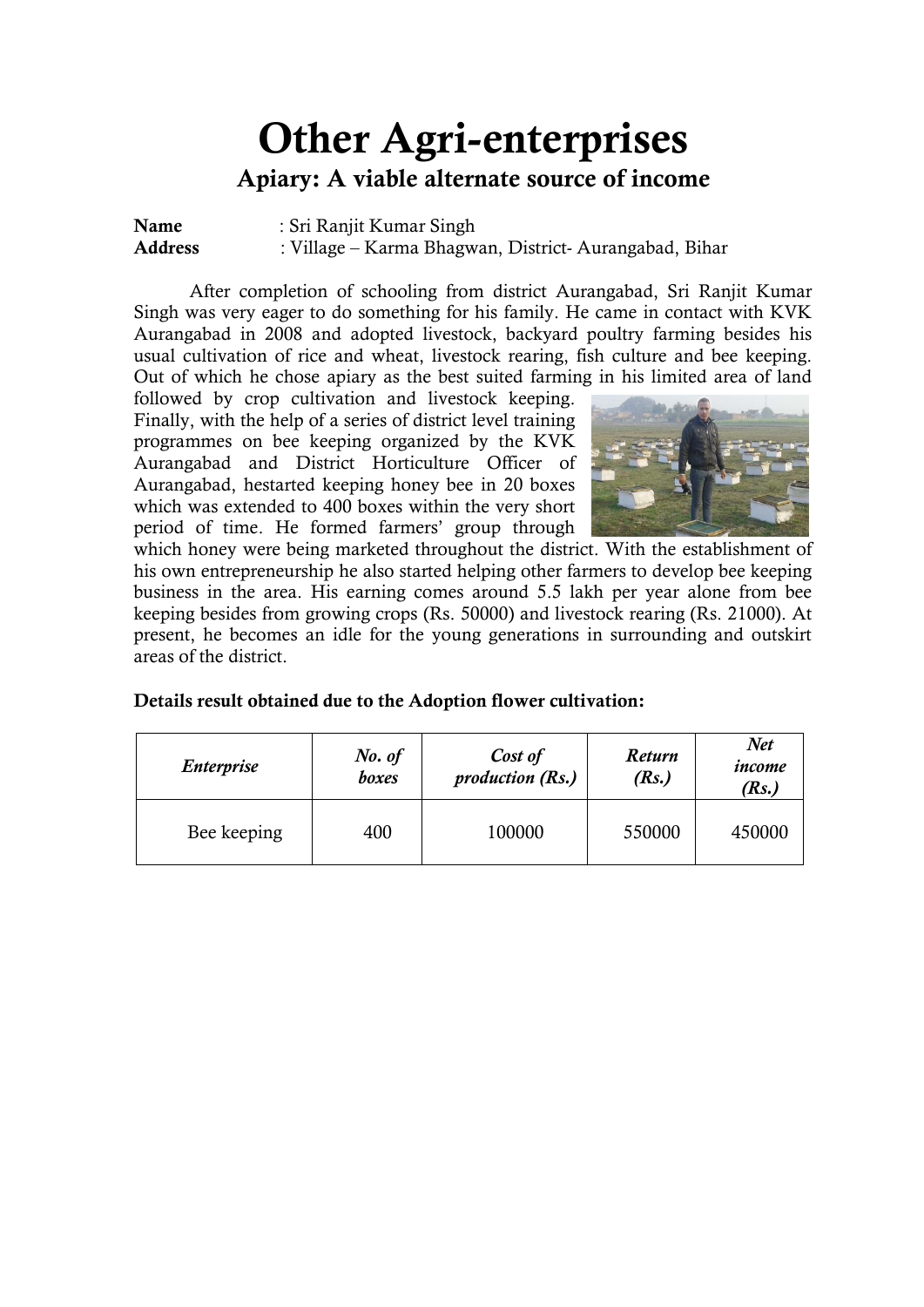#### **Marvellous experiences with strawberry cultivation**

**Name** : Sri Brajkishore Mehta **Address** :Vill.-Chilkhibigha, Block-Kutumba, District- Aurangabad, Bihar

Sri Brajkishore Mehta is a dynamic and progressive farmer of village Chilkhibigha which is situated 10 km away from Aurangabad. Before 2010, he used his

sole land for crop production but that was not at all remunerative. After that, he came in contact with the Scientists of KVK Aurangabad for getting technical knowhow and skills to improve fruit and vegetable productivity. For producing off-season solanaceous vegetables, he adopted various new technologies like use of growth regulators, raising of cucurbits seedlings in poly bag, training, pruning and rationing in

vegetables. That helped him to get the early fruiting and fetched the good price in the local market. Presently, with the help of Bihar State Department he started producing

off-season cucumber under poly house. As a result, Mr. Mehta got a substantial amount of net income from his cultivated land. During the year 2012-13, he started to cultivate strawberry under plastic film. With only two verities Chandler and Ofra sapling which was collected from Haryana and planted in the first week of September and got fruiting from first week of January to last week of February 2013. He also started

multiplication of his existing germplasmin 0.5 acre land. From the same land, he earned around 4 lakhs and many sapling were already for multiplication and selling. Now, Sri Mehta is a very happy strawberry producing farmer in the area. He appreciated the contribution and guidance of KVK Scientists for achieving his goal through adopting latest technologies in agriculture. Several farmers not only from in surrounding areas but different districts are usually coming to see his plot and crop too for following such practices and collecting the saplings. At present, he has become a lead farmer in the district in terms of strawberry production.



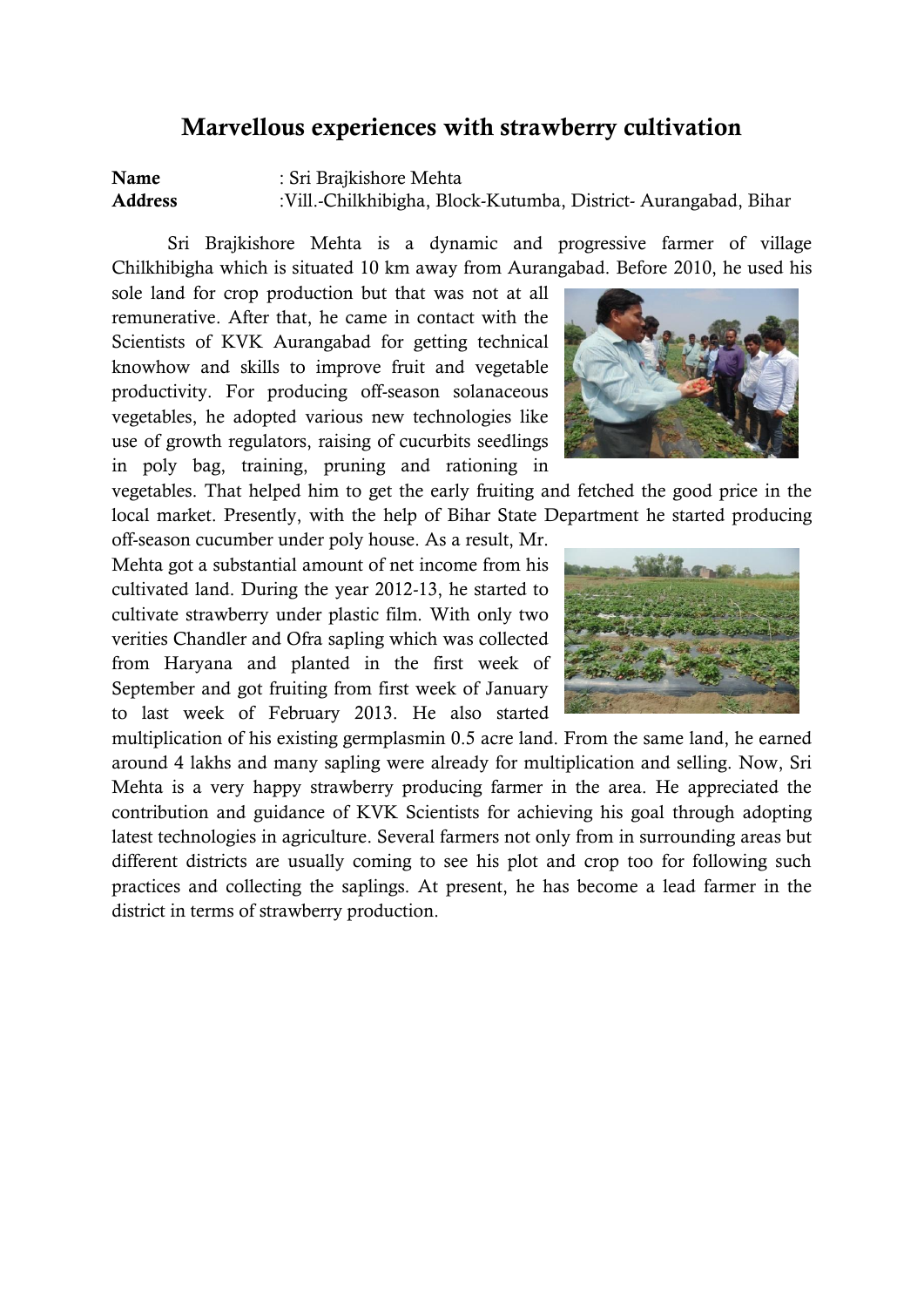#### **Agri-mechanization: The way to solve labour crisis**

**Name** : Sri Ramanand Choudhary **Address** : Village- Mahamadpur, Post- Bhagalpura, Block- Tarapur, District- Munger, Bihar

Sri Ramanand Choudhary, a retired teacher, survived with four hectares of cultivated land. After retirement, he was thinking to utilize his land properly for crop production. He discussed his views in details with the Scientists of KVK Munger to prepare a road map for his farm land and decided to purchase a combine harvester to serve farmers in his area and also to earn money as an entrepreneur. He consulted District Agriculture Officer (DAO) of Munger for getting subsidy and loan from Bank. Ultimately, he purchased the same with the help of DAO and Bank. As paddy and wheat were the major crop in the area and there was severe labourer scarcity during harvesting season, due to the availability of combine harvester in the area the harvesting operation has become easier for the adjoining farmers. The whole operation took less time with minimum loss of crops and was also economical. At present, he has developed the capability to harvest 1200 ha crops in one year. He earned money as per details below.

| Year    | <b>Working</b><br>days | <i><b>Operational</b></i><br>cost / day<br>(Rs.) | <b>Total</b><br>income/day<br>(Rs.) | <b>Net</b><br>income/day (R)<br>$S_{\bullet}$ | Total net<br>income/day<br>(Rs.) |
|---------|------------------------|--------------------------------------------------|-------------------------------------|-----------------------------------------------|----------------------------------|
| 2012-13 | 90                     | 9000                                             | 20000                               | 11000                                         | 99000                            |
| 2013-14 | 92                     | 10000                                            | 21000                               | 11000                                         | 1012000                          |
| 2014-15 | 95                     | 11000                                            | 22000                               | 11000                                         | 1045000                          |

\* Hiring charge for harvester-Rs 2500/ha and operating hours- 9 hour per day \*\*The cost of combine harvester was repaid within two years of purchase. It gives four persons employment also.

Thus, Sri Ramanand Choudhary has become a lead & innovative farmer and also an eye opener for other large farmers in the area who is sharing his technical knowledge in terms of agriculture, machinery & cattle rearing.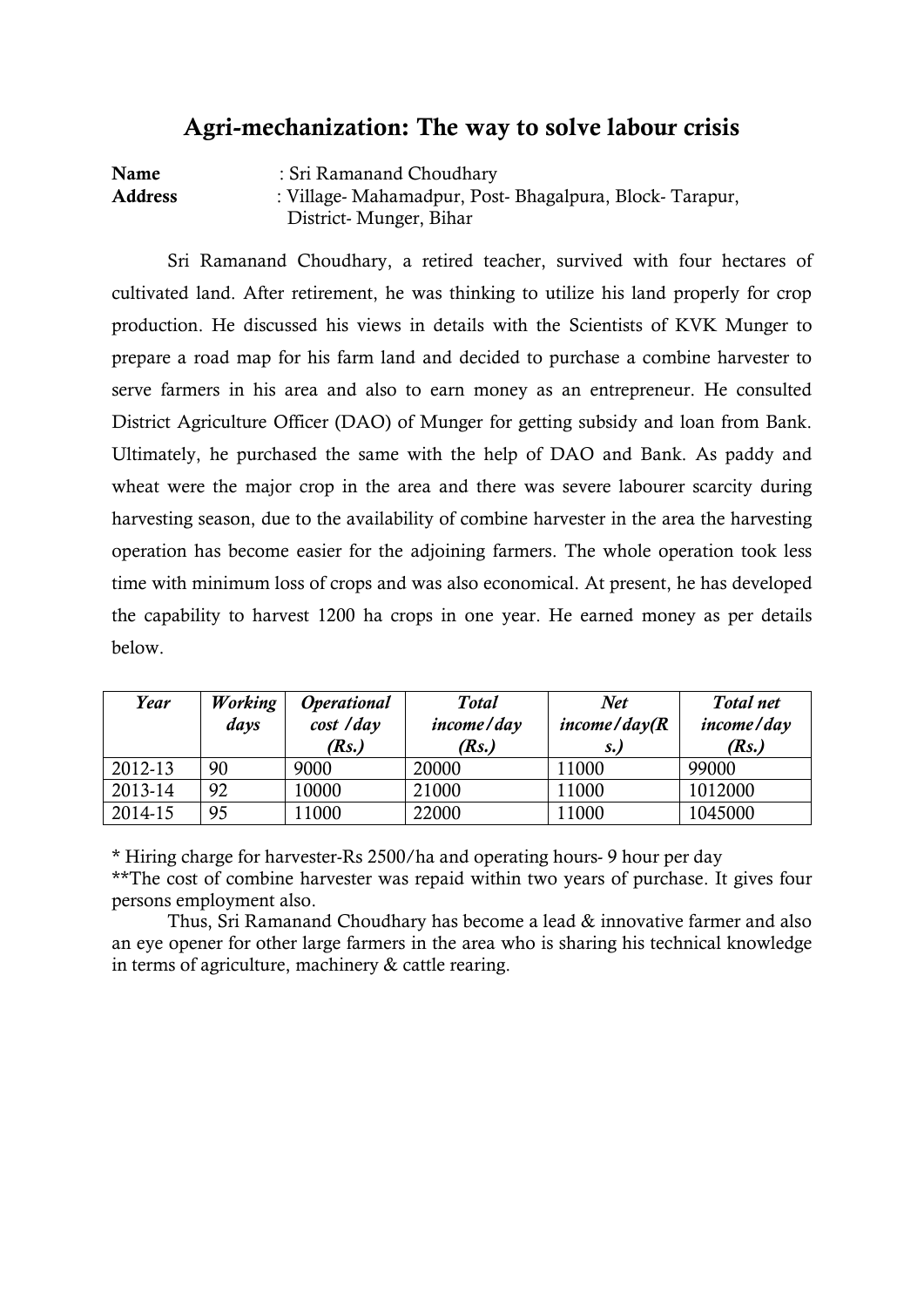## **Mushroom cultivation an important tool for rural employment**

**Name** : Sri Ghanshyam Prasad **Address** : Village- Uksi, Block- Chewara, District- Sheikhpura, Bihar

After completing of Matriculation Mr Ghanshyam Prasad was struggling hard to settle his family. During the month of July 2012, he came in the contact with KVK Sheikhpura Scientists in search of employment opportunities in agriculture. After several

discussions and technical guidance of KVK experts and ATMA, he was motivated to start mushroom cultivation. He started his entrepreneurship with 10 kg Oyster mushroom spawn which was purchased from BAU Sabour. It was inoculated in 100 bags hanging in a thatched roof of 150 square foot during November 2012. He successfully grew 60 kg mushroom in his first



attempt and sold 40 kg as fresh  $\omega$  Rs. 150/kg. Balance 20 kg of the produced mushroom was converted in to Pickles which was further sold out. In the first attempt he realized the net profit of Rs. 4500 and got confidence of production and marketing.

In the second attempt, he produced 150 kg of fresh mushroom and got the net profit of Rs. 10,000. After third round during 2012-13, he earned a total earning of Rs. 30,000. Further, he produced mushroom throughout the year and assured the spawn availability for the nearbyfarmers. In addition, he convertedmushroom waste along with buffalo dung and other agricultural wastes into vermi-compost by which his crop on the 5 ha land yielded higher. Getting inspiration from that, he was also interested to acquire agricultural knowledge for other agriculture related enterprises. With his zeal now Mr.Ghanshyam has become not only a role model among unemployed rural youth of his villagebut also a recognized farmer by ATMA. He strongly admits the role of KVK Sheikhpura for behind his success.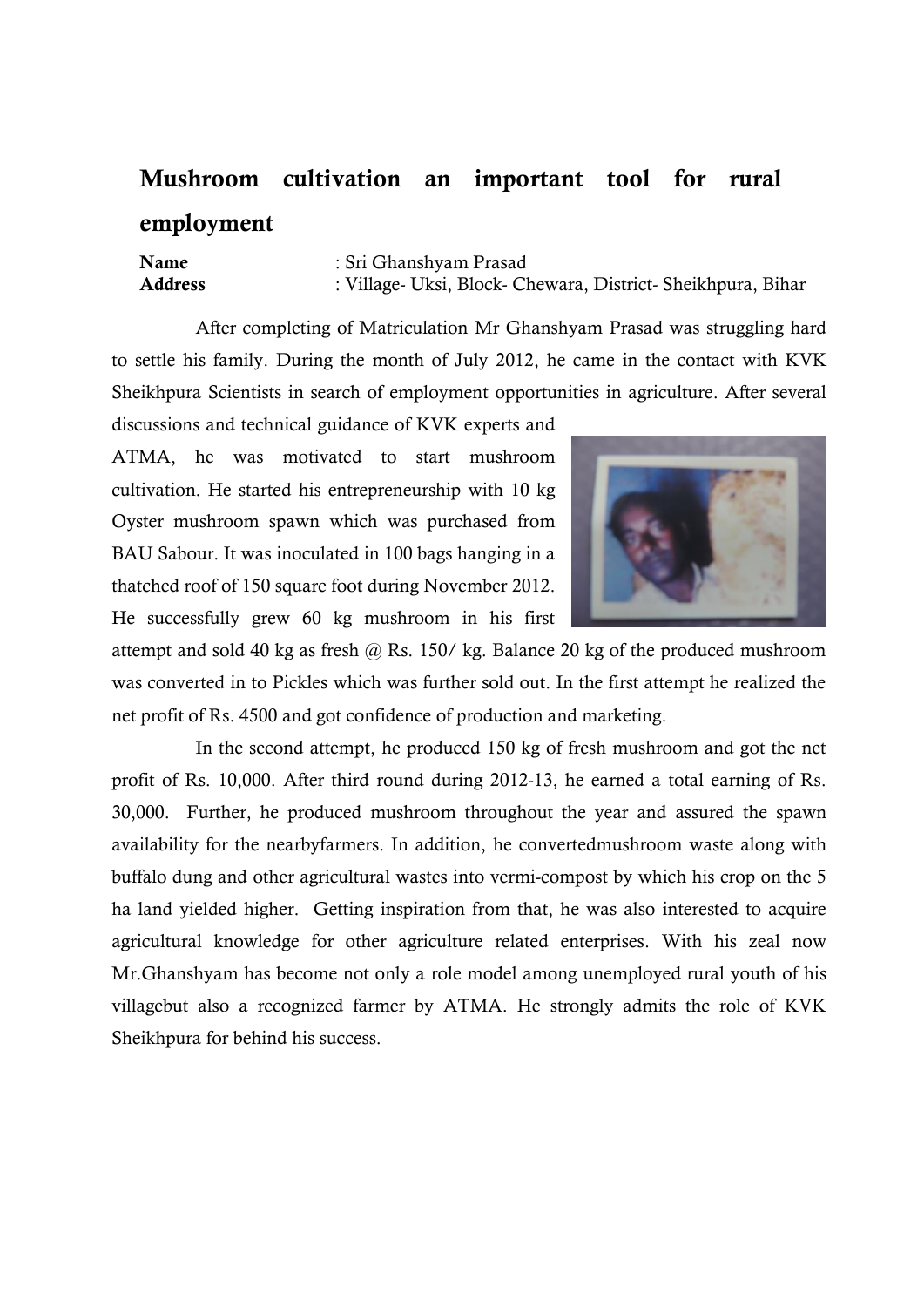### **Mushroom production for income generation**

**Name** : Sri Abhay Anand **Address** : Village-Baghori, P.O.-Ghorlash, District- Deoghar, Jharkhand

Sri Abhay Anand is a Matric passed school dropout who came in contact with

Krishi Vigyan Kendra Deoghar during the year 2013. He took several trainings from KVK Deoghar Kendra for starting mushroom cultivation. Ultimately, he started his business and within one year, he was able to produce mushroom from 800 bags. He is supplying mushroom in the



Big Bazaar at Deoghar town and is earning around Rs. 8000/- per month from his enterprise. Definitely, he has become a source of inspiration for other poor rural youths in the area.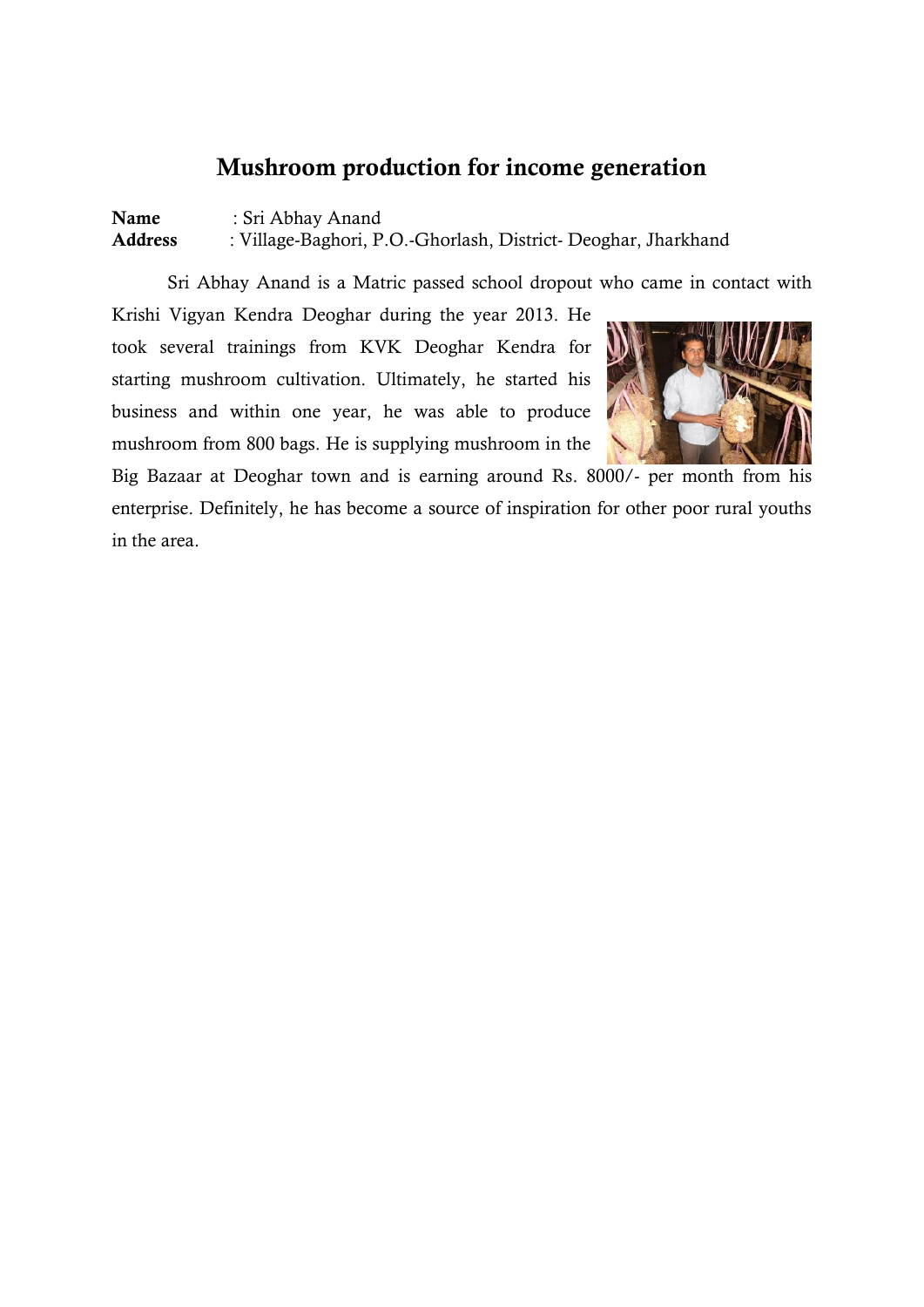#### **Improving livelihood through oyster mushroom production**

**Name** : Mr. Shishu Chandra Pal and Mr. Lipton Biswas **Address** : Village- Dakhin Aliganj, Post- Islampur, District- Uttar Dinajpur, West Bengal

Mr. Shishu Chandra Pal and Mr. Lipton Biswas are budding entrepreneurs. Both had taken rural youth training on mushroom cultivation from Krishi Vigyan Kendra Uttar Dinajpur and primarily started oyster mushroom cultivation at household level with KVK inputs and technical support. Gradually, they got interest in commercial cultivation of oyster mushroom and started small scale units in the area with 200 m sq. each. The Scientists

from KVK helped to link them with marketing of their produce. Small growers like Mr. Shishu Pal and **Mr. Shishu Chandra Pal**

Mr. Lipton were linked with large growers at local level for selling mushroom and

to earn a definite income throughout the year. Now, both had set up their own unit in the same village and collectively selling their produce to the large producers group in addition to sale in the local markets from where they were getting better price. Now, they are planning to expand their business and even eager to try new varieties of mushroom production. Presently, on an average 100-110 kg of mushroom is being produced every day at their

farm and they sale the produce  $@Rs. 40/-$  per kg with a net profitof Rs.48,000/-to 52,000/- per month. They are the eye opener for many young unemployed youths in the district.



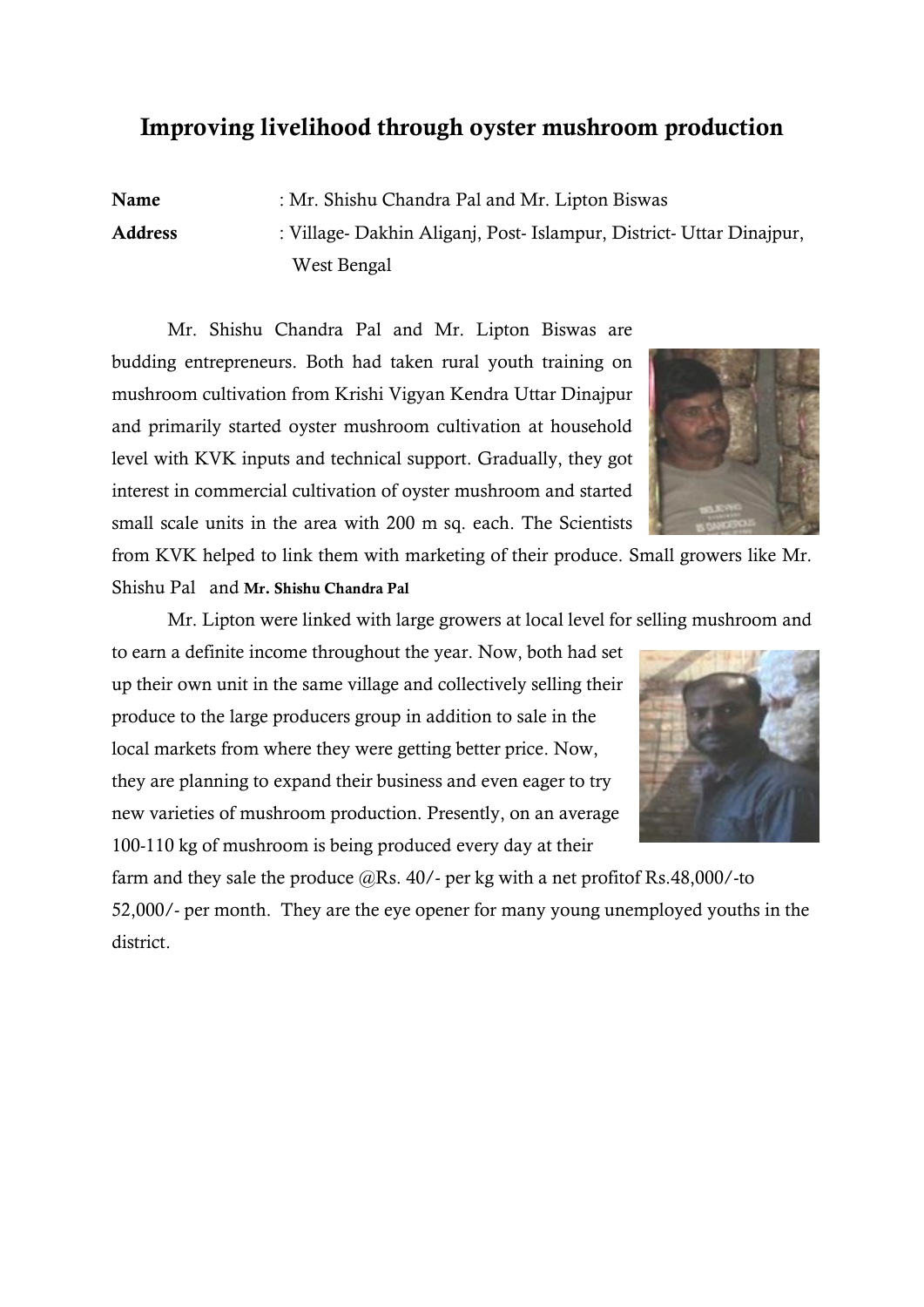#### **Mushroom: A source of poor man's earning**

**Name** : Mr. Hakimul Islam **Address** : Village- Diwanjageer, Post Office- AsaruBasti, Daspara, District- Uttar Dinajpur, West Bengal

Mr. Hakimul Islam, a young entrepreneur and source of inspiration to many others, established a 500 sq m. mushroom cultivation farm with an average production of 200 kg per day. He started mushroom cultivation in the year 2011 and had been

expanded his enterprise day by day. He motivated youths of nearby villages and six of them already started their own farms in their respective villages. Mr. Hakimul Islam came in contact with Scientists of KVK Uttar Dinajpur and developed his capacity through rural youth training programme at KVK. Further, he was sent to Ramkrishan Mission Ashram at Belur Math, Kolkata for exposure visit and training. Uttar Dinajpur KVK arranged one



training programme for mushroom spawn production for him and other fellows at Uttar Banga Krishi Viswavidyalaya, Cooch Behar. His produces were readily accepted by the nearby hotels and restaurants of Himalayan and Dooars regions of the district. He established one producer group which is known as Pragati Mushroom Grower Association. At present, Mr. Hakimul and their producer group is producing on an average 500 kg fresh mushroom in a day and marketing it to Siliguri area. He is earning a net profit of 65,000/- to 75,000/- per month from his mushroom business and now has become an idol to other youths of the locality.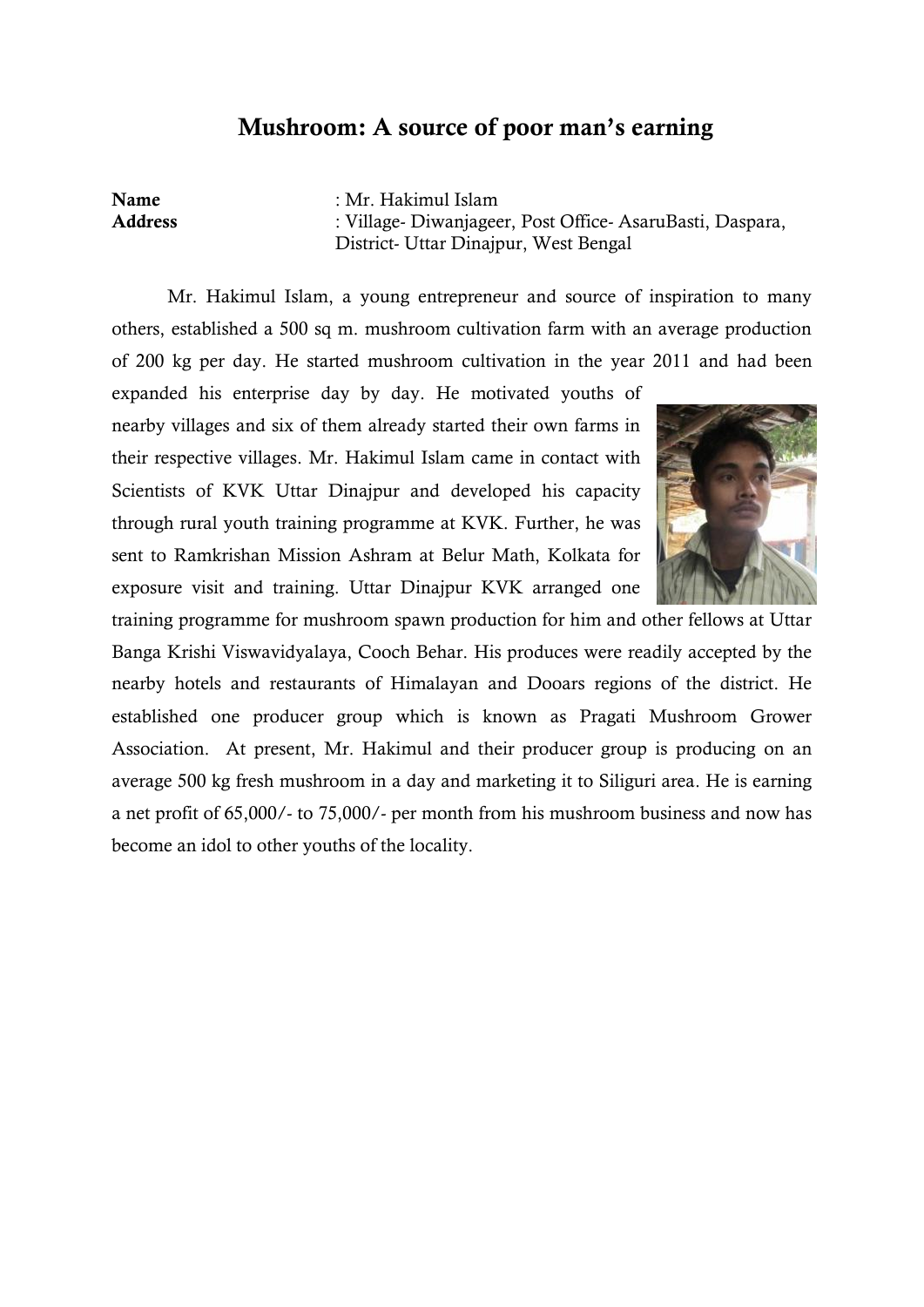## **Enhancing family income through small scale vermicompost production**

**Name** : Sri BirenSaha **Address** : Village& P.O.- Raipur, District- Birbhum, West Bengal

Considering the present demand of high quality organic manure like vermicompostand the availability in the market Rathindra KVK Birbhumorganised training programmeon preparation and use of vermin-compost in the year 2006-07. After completion of training programme, Sri BirenSahastarted vermicomposting with two small units each having the size of 2.5 ftx 2.0 ftx 3.0 ft. Initially, he invested Rs. 1000/ for installation this unit. Sri Saha used all his homestead organic wastes for that purpose. After one month, he harvested his first product. For the next production he needs only Rs. 100/-as a cost of cow dung for each unit. Every time he harvested one quintal of vermicompost from each unit. Within one year he produced ten times from both the units. Thus, the total production was 20 quintal in a year. The cost and return in one year is given below.

| Total Cost (Rs.)                                        |      | <b>Total Return (Rs.)</b>              |       |
|---------------------------------------------------------|------|----------------------------------------|-------|
| <b>Installation Cost (One</b>                           | 1000 | Vermicompost 20 q. $\omega$ Rs. 400/q. | 8000  |
| time)                                                   |      |                                        |       |
| Cost for Worm (One                                      | 400  | Worms 5000 nos @ Rs. $50/100$          | 2500  |
| time)                                                   |      |                                        |       |
| Total cost for cow dung                                 | 2000 |                                        |       |
| Total                                                   | 3400 | Total                                  | 10500 |
| Net return in the initial year: $(10500 - 3400) = 7100$ |      |                                        |       |

After that, Sri BirenSahastarted the same business in medium scale production. Seeing his success many farmers in his locality started to produce vermin-compost in small scale with their homestead organic wastes. Sri Saha is an eye opener of many poor farmers in the district.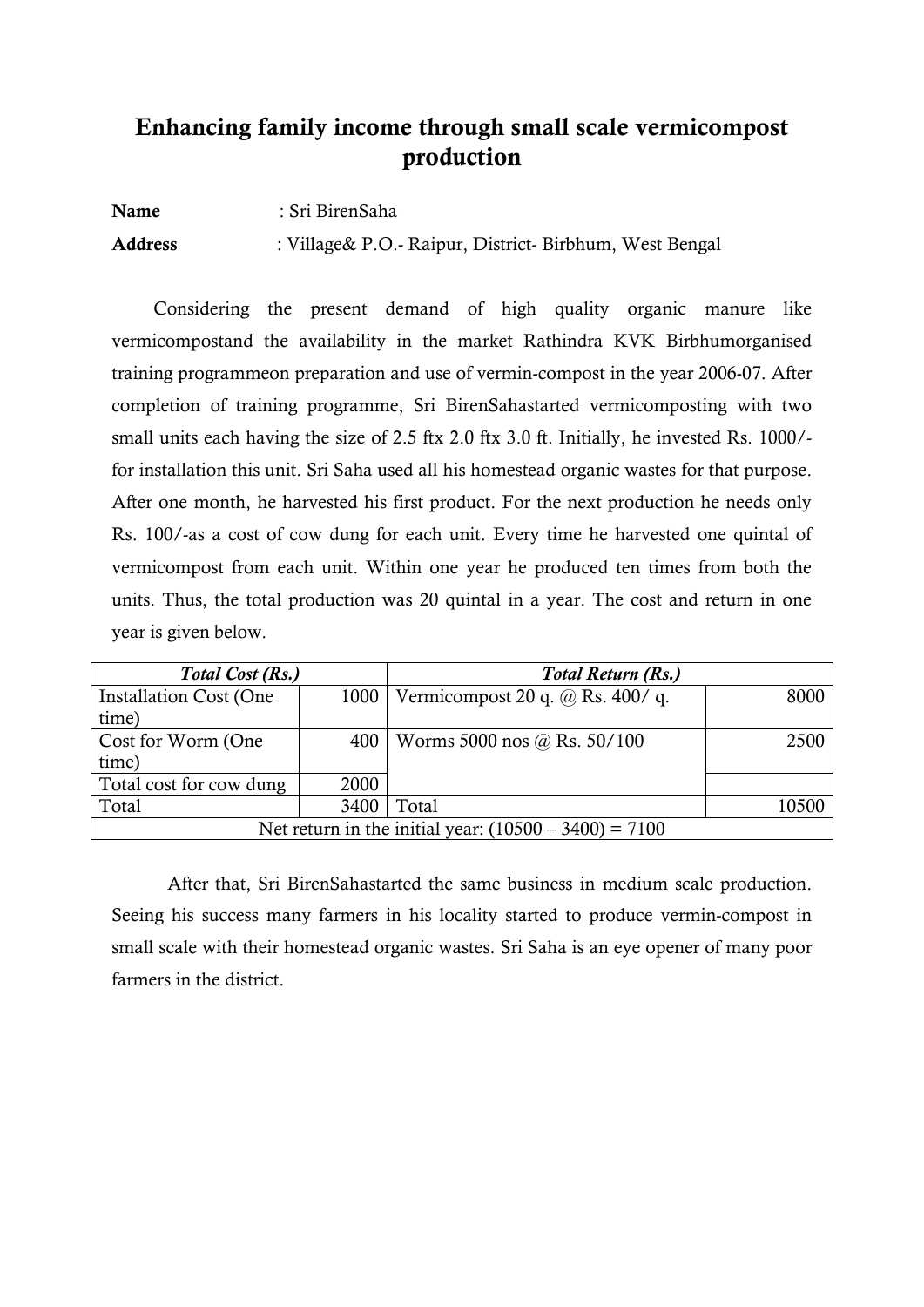#### **Improving agricultural productivity through water harvesting**

**Name** : Shri Vinod Kumar **Address** : Village- GadiMnajhila, Block- Kawakol, District-Nawada, Bihar

Shri Vinod Kumar excavated a pond measuring the dimension of 2 m x 27 m x 13 m during the year 2013-14 with the help of NICRA project. After complete excavation, the rain water was harvested (stored) in the pond. During 2014-15, the stored

water was utilized for transplanting kharif paddy in 01 ha and for supplementary irrigation in the dry spell. The fish culture was also started in the pond. The fruits and forest species are transplanted on the bank of pond. On bunds, pigeon pea was grown



and harvested. On the side strips of the pond, vegetables were grown during kharif, rabi and zaid by utilizing stored water from pond as per need. The water was available whole year in the pond due to automatic recharging capability of the pond. The farmer planned to establish dairy unit near the pond to start integrated farming for more income generation. Cost of cultivation of pigeon pea was Rs. 1,350/- (0.2 ha) and gross income is Rs. 8,700/-. Cabbage and cauliflower cultivation contributed the total net income of Rs. 14,850/- (0.2 ha).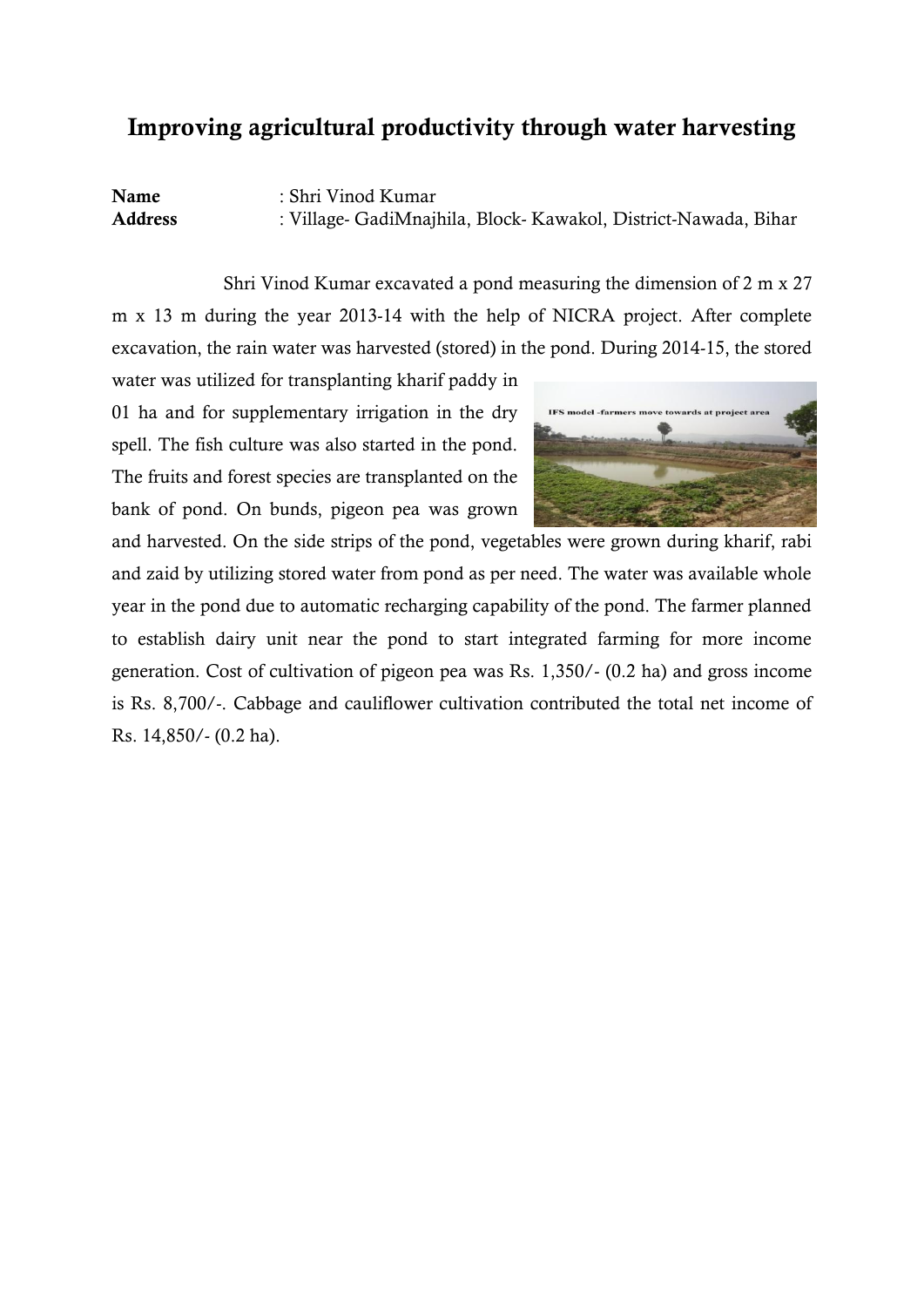## **Mushroom production and processing: Opportunity for income generation**

**Name** : Mr. Bikarna Barman  **Address** : Village- Baddungi, P.O.-Teor, P.S.- Hilli, Dist.- DakshinDinajpur, West Bengal

Mr. Bikarna Barman, a rural youth and marginal farmer, used to work very hard along with his parents for agricultural production for their livelihood. He was passing through the economic stress while unemployed and searching for an alternative and profitable enterprise. However, the situation started changing when he

came in contact with Dakshin Dinajpur KVK during the year 2010-11. Mr. Barman enrolled his name for one week training on Mushroom cultivation. After getting the training, he gained confidence and started mushroom cultivation under the guidance of KVK scientists by taking spawn from KVK. By adopting scientific technologies he tried to increase mushroom production. Side by side, he started processing and sale out of



the value added products of mushroom in the form of pickle, biscuit, sauce, pakora etc.

Apart from producing and processing of mushroom, he is now supplying spawn and buying mushroom from the surrounding producers. Recently, he started dry mushroom production. He is also acting as rural youth entrepreneur and master trainer to create much awareness among other. He has registered his product

under small scale industry of West Bengal Govt. vide Registration No. FSS-ACT-2006/22813005001845. Considering his prospect DIC (District Industrial Center) has

sanctioned a loan of Rs. 5 lakh to setup a mushroom production and processing unit for up-scaling his enterprise. He has also branded his product in the name of "*Hilli Delhi*" as one of the first ever registered farm producer in this region of West Bengal. Mr. Barman started small scale production business and

created his own market. Presently, he is supplying 100- 150 kg fresh mushroom every week and 5 quintal dry mushroom every year to the local market including other districts



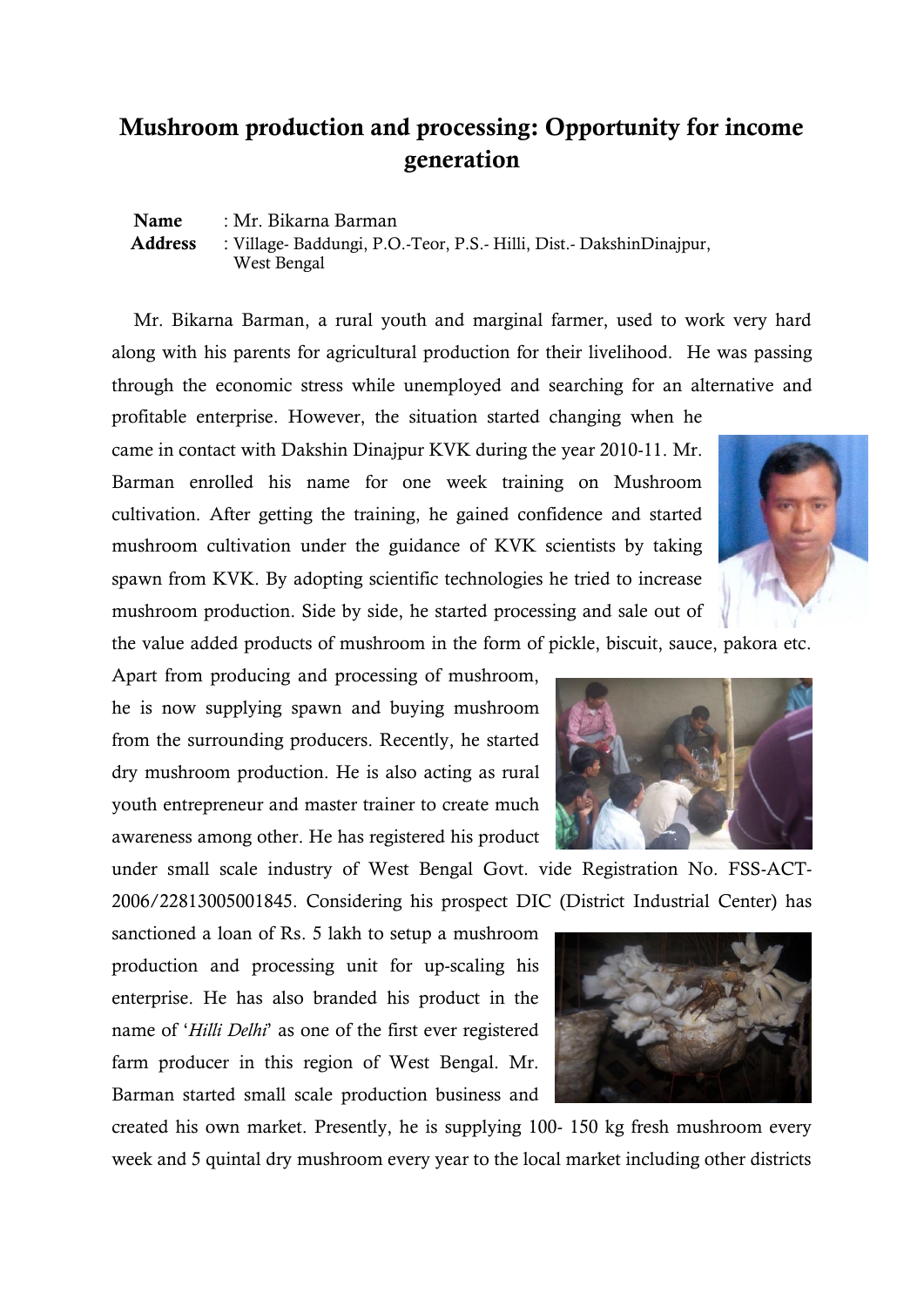e.g. Malda, Uttar Dinajpur and Darjeeling and other states e.g. Assam, Bhutan. His

earning has reached the mark of Rs. 2 to 3 lakh in a season through production and selling of his raw mushroom and its various products throughout the district as well as outside the district. Mr. Barman is a member of Farmers" Club, NABARD, Member of "*Naopara Teor Samaj Kalyan Samity"* (NGO, Dakshin



Dinajpur). He has been awarded with "*Prosongshoniyo kajer JonyoSikrti Award''* by NABARD in the year 2014, "*Kriti Krishak Award*" by Dakshin Dinajpur KVK in the year 2014 and "*Agrani Krishok Samman*" from Uttar Banga Krishi Viswavidyalaya, Pundibari, Coochbehar, West Bengal.

After seeing the success of Mr.Bikarna Barman, five farmers in the locality have already started mushroom production and eight rural youth have taken training on mushroom production from Dakshin Dinajpur KVK. They will start mushroom production very shortly.